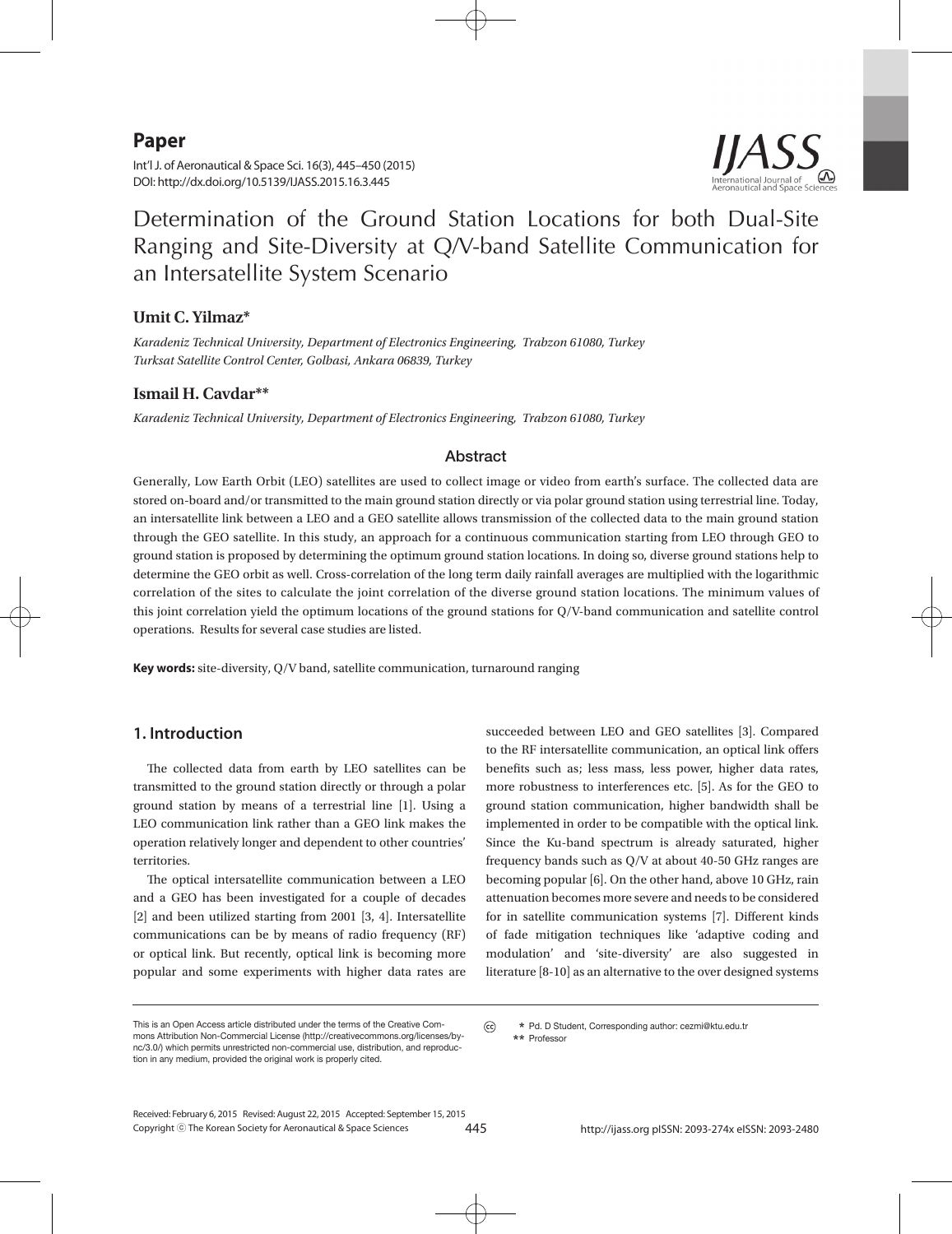implementing higher link budget margins.

In literature, numerous studies exist that focus on the optical link acquisition and communication [3-5]. GEO satellite position accuracy is crucial to establish the intersatellite link. Accurate position information simplifies the Pointing Acquisition and Tracking (PAT) phase completion [11]. Traditionally, distances between ground antenna together with the satellite and the azimuth-elevation angles of the ground station antenna are used to determine the satellite orbit. Using a single ground site requires a high precision tracking antenna to determine the GEO orbit. However, using two or more geographically separated ground stations provide a less complex and less costly system to determine the accurate GEO satellite position [12].

This study proposes a method to determine the optimum dual ground station locations for ranging (turnaround ranging (TAR)) as well as higher bandwidth GEO to ground Q/V-band satellite communications. In section 2, an overall system is described including a sketch of the system. In section 3, the design constraints are given. In section 4, derivations of the cross-correlation and logarithmic correlations of the dual ground sites are supplied. Section 5 summarizes the case studies for the Q/V-band (40 GHz) downlink. For this study, 99.95% link availability has been targeted.

### **2. System description**

Figure 1 below shows the unscaled view of the whole  $\frac{1}{a}$ system including a LEO satellite that collects the data to transmit to the GEO via an optical link, and a GEO satellite  $\frac{80}{\alpha}$ that relays the data to the operation center via an RF link, and  $\frac{1}{r}$ ground station(s) that are receiving the data coming from the  $\begin{array}{c}\n\cdot\quad\text{and} \\
\cdot\quad\text{and} \\
\cdot\quad\text{and} \\
\cdot\quad\text{and} \\
\cdot\quad\text{and} \\
\cdot\quad\text{and} \\
\cdot\quad\text{and} \\
\cdot\quad\text{and} \\
\cdot\quad\text{and} \\
\cdot\quad\text{and} \\
\cdot\quad\text{and} \\
\cdot\quad\text{and} \\
\cdot\quad\text{and} \\
\cdot\quad\text{and} \\
\cdot\quad\text{and} \\$ GEO satellite.

As known, intersatellite link operations between LEO and GEO are critical in terms of synchronization. All information supplied by the LEO satellite shall reach to ground in near  $\hskip1cm \hskip1cm_{\rm b}$ real-time via GEO satellite. That is why, weather conditions as shall not be an obstacle for the relaying GEO satellite. So,



Fig. 1. System over-view of Turkey example (unscaled)

in parallel to the LEO to GEO link acquisition, GEO to ground RF link is equally important for the uninterrupted communication. Higher data rate imposes higher bandwidth as well as higher frequency bands like Ka or Q/V [13]. Satellite communication above 10 GHz gets affected from rain attenuation critically and sufficient margin needs to be considered in the communication link budgets. So, to maximize the reliability of the aforementioned RF link, sitediversity shall be implemented to mitigate fading due to rain.

## **3. Determination of constraints for ground station locations**

There are couple of orbit determination methodologies that are in use for GEO satellites. One of them is to use a single antenna, with azimuth, elevation and range between the antenna and the GEO satellite information. Another method is to use multiple antennas by 2-way or 4-way range information between two physically separated antennas to the GEO satellite that is named as TAR [12, 14]. If the ranging measurements have better accuracy, the angle (azimuth,  $e$ levation) information of the antennas are of secondary importance as they are relatively less accurate compared to the ranging [12]. Moreover, even though using single  $\bigcap$ station or dual station has almost same accuracy on orbit  $\forall$ determination, dual station procurements, setup and operations are significantly cheaper because of less stringent specifications. That is why, the GEO satellite operators procurements, setup and operations, setup and operations are paying attention on TAR systems which employs dual stations because of its benefits such as cost, establishment, operation, dependability etc. But there are a couple of because, the permanent, once the as consider the complete of its benefits such as complete of the restrictions that need to be addressed due to geographical, political issues and spacecraft antenna beam width etc.  $[12]$ .

The key parameter in TAR system is the separation distance between the two sites. The desired range and angular accuracies of the measurements imposes this separation between the sites. The required minimum separation,  $\boldsymbol{\mathrm{d}}_{v}$  for any given desired accuracy can be calculated as in Eq.  $(1)$ [12].  $[12]$ .

$$
d_t = 2 \frac{\delta \gamma}{\delta \theta} \tag{1}
$$

where *δγ* is the range accuracy in meters and *δθ* is the angular accuracy in radians.

As can be seen from Eq.  $(1)$ , less accuracy on the angular data requires closer sites whereas less accuracy on ranging requires farther separated ground stations.

As for the communication, having the ground stations inside the same and considerably smaller satellite spot beam

 $\mathbf{1}$ . Satellite communication above 10 GHz gets affected from rain attenuation critically and rain attenuation critically and rain attenuation critically and rain attenuation critically and rain attenuation critically sufficient matrix  $\frac{1}{\sqrt{1-\frac{1}{\sqrt{1-\frac{1}{\sqrt{1-\frac{1}{\sqrt{1-\frac{1}{\sqrt{1-\frac{1}{\sqrt{1-\frac{1}{\sqrt{1-\frac{1}{\sqrt{1-\frac{1}{\sqrt{1-\frac{1}{\sqrt{1-\frac{1}{\sqrt{1-\frac{1}{\sqrt{1-\frac{1}{\sqrt{1-\frac{1}{\sqrt{1-\frac{1}{\sqrt{1-\frac{1}{\sqrt{1-\frac{1}{\sqrt{1-\frac{1}{\sqrt{1-\frac{1}{\sqrt{1-\frac{1}{\sqrt{1-\frac{1}{\sqrt{1-\frac{1}{\sqrt{1-\frac{1$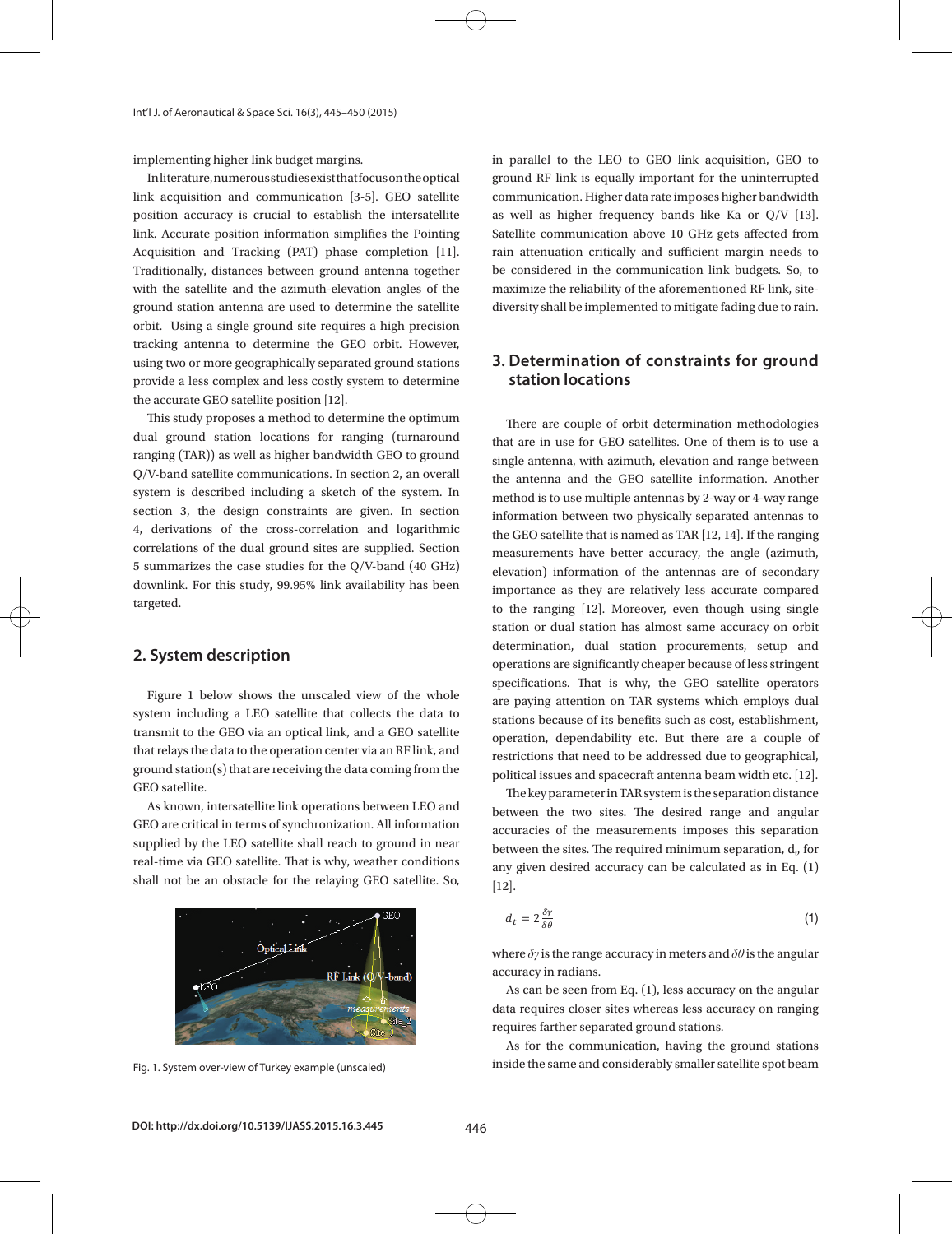guarantees receiving higher Effective Isotropic Radiated **4. Determination of a** Power (EIRP) levels at both sites. Moreover, there is a relationship between the beam size and the corresponding and antenna gain and the spot beam size and the corresponding and  $\frac{1}{2}$  and  $\frac{1}{2}$  and  $\frac{1}{2}$  and  $\frac{1}{2}$  and  $\frac{1}{2}$  and  $\frac{1}{2}$  and  $\frac{1}{2}$  and satellite antenna gain that affects the data rate of the link.  $\frac{1}{18}$  used To determine the The satellite antenna's gain is inversely proportional to the square different spain to inversely proportional to minimum number of key the square of the antenna beam width. However, the spot statellite antenna diameter beam is directly proportional to the antenna beam width. measurement accuracies of<br>Thus, increase in the size of the spot beam causes increase  $\frac{1}{2}$  is addition to that long term in footprint, decrease on antenna gain and data rate [15]. country are used to pinpoint The diameter of the GEO satellite spot beam, ' $d<sub>s</sub>$ ', which uses parabolic antenna, can be derived from half power beam<br>Parabolic antenna, can be derived from half power beam width as in Eq.  $(2)$ ;  $T$  theoretically, the optimum coverage area, which also contributed area, which also contributed  $T$ 

$$
\rho_{w} = \frac{\frac{1}{2}(\mathcal{S}_{A} - \mathcal{S}_{D})}{\sqrt{\sum c_{A}^{2} - \frac{\sum c_{A}^{2}}{N} \sum c_{B}^{2} - \frac{\sum c_{B}^{2}}{N}}}
$$

where, 'l' is the distance between GEO satellite and the spot where; beam center on earth, ' $\lambda$ ' is the wavelength of the RF signal,  $\rho_w$ ; the correlation coeffici  $\Delta$  'D' is the diameter of the satellite antenna and ' $\eta$ ' is the rainfall of the city pairs efficiency of the antenna. coverage area. Nevertheless, it is not possible for all countries and it is not practical too. So, a ring needs coverage area. Nevertheless, it is not possible for all countries and it is not practical too. So, a ring needs

> medical to determine the equal to determine of the ground state diversity for fade mitigation and site-diversity for fade mitigation N is the total number of ra requirement, d<sub>s</sub> should be equal to d<sub>t</sub>. That locates the ground  $\rho_w$ , varies between [-1, +1] is not possible for all countries and it is not practical too. This miss dependent run region is not possible for all countries and it is not practical too. So, a ring needs to be determined, which has minimum regimes. diameter and gain are changed and the EIRP is affected at Barbal Theoretically, to have the optimum coverage area, which stations at the edge of the coverage area. Nevertheless, it  $\frac{1}{2}$ diameter of  $d_t$  and maximum diameter of  $d_s$ , as shown in Fig. 2. Depending on the width of the ring, the satellite antenna dedicated locations. **increase in the spot beam causes in footprint, decrease in footprint, decrease in footprint, decrease in footprint, decrease in footprint, decrease in footprint, decrease in footprint, decrease in fo**

greater than the  $d_v$  and a ring is defined as in Eq.(3) below, As demonstrated in Fig. 2 below, the  $d_s$  value should be  $km$ . [16, 17].

(3) 
$$
\mu_n = 0.94 \exp\left(-\frac{30}{30}\right) + 0.00
$$

From Eq.(1) and Eq.(2) and also assuming  $C_1$ 

*tan*

affected at dedicated locations.

tan 
$$
\frac{1}{2}
$$
, the ring size can be written as in Eq. (4)   
  $\rho = \rho_w \rho_n$   
(4)  $\frac{1}{2}$ 

requires them to be inside this defined ring and have less mentioned in section 3, both simultaneous rainfall occurrences as well. the satellite and the satellite antenna diameter and the changed and the E Decision of the optimum ground station locations determine the optimum



 $\overline{\mathcal{A}}$ 

Decision of the optimum ground station locations requires them to be inside this defined ring and have

Fig. 2. GEO satellite beam parameters

# **4. Determination of ground station location**

proportional to the antenna beam width. measurement accuracies of ground antennas are utilized. As detailed in section 2 and 3, large-scale site-diversity is used. To determine the optimum ground stations, a minimum number of key design parameters such as **4. Determination C Determination C** *Determination of*  $\alpha$  *B Consequent <b>station B a.* **<b>***B B a.* **<b>***B B B B B B B B B B B B B B B* In addition to that, long term rainfall statistical data for the country are used to pinpoint cities with less correlated rain regimes. Long term correlation coefficient of daily rainfall averages is found by using Eq. (5) below, detailed in securities in section 3, large-site sites in section is used. begins width and measurement of dany rannal stations, a minimum number of key design parameters such as satellite and some antenna diameter, corresponding and

$$
\rho_{w} = \frac{\sum (C_{A}C_{B}) - \frac{\sum C_{A}}{N} \frac{\sum C_{B}}{N}}{\sqrt{\sum c_{A}^{2} - \frac{\sum C_{B}^{2}}{N} \sqrt{\sum c_{B}^{2} - \frac{\sum C_{B}^{2}}{N}}}}
$$
(5)

where; where;  $\ddot{\textbf{e}}$ ;

- where;<br>  $\rho_w$ ; the correlation coefficient that depends on the daily rainfall of the city pairs, orrelation coeffici  $\mathbf{u}$
- efficiency of the antenna.<br>  $C_A$  and  $C_B$ ; the long term daily rainfall average of the city pairs,  $\beta$  pairs,

N is the total number of rainfall data.

 $\rho_w$ , varies between [-1, +1]. If it is close to -1, the city pair, has less dependent rain regime. If the result is close to  $+1$ ,  $\mathbf{p}$  pairs is used to find the city pairs is used to find the logarithmic correlation coefficient proposed by  $\mathbf{p}$ the cities are either closer to each other or have similar rain regimes. can also the local manner of the long term daily rainfall average of the city pairs, and the city pairs, and the city pairs, and the city pairs, and the city pairs, and the city pairs, and the city pairs, and the city pair  $\frac{1}{2}$ . If it is close to -1, the city pair, has less dependent rain regime. If the results dependent rain regime.

Distance between the city pairs is used to find the  $\frac{1}{2}$  Barbaliscia as expressed in Eq. (6) where d is the distance  $km. [16, 17]$ . between sites in km, and this formulation is valid for  $d > 50$ <br>km, [16, 17].  $\frac{6}{10}$  vand for  $a > 50$ logarithmic correlation coefficient proposed by Paraboniformulation is valid for d > 50 km. [16, 17].

$$
\rho_n = 0.94 \exp\left(-\frac{d}{30}\right) + 0.06 \exp\left(-\left(\frac{d}{500}\right)^2\right) \tag{6}
$$

 $Eq.(1)$  and Eq. (2) and also assuming calculated by using Eq. (7) below to determine the ground 4) stations pair. The joint correlation between the corresponding sites is

$$
\rho = \rho_w \rho_n \tag{7}
$$

less simultaneous rainfall probability and larger separation (4)  $(4)$  The minimum 'p' value needs to be considered to mentioned in section 3, both of the stations have to be inside determine the optimum ground station locations. As the same ring. Minimum ρ value means the city pairs with from each other at the same time. coverage area. Nevertheless, it is not possible for all countries and it is not practical too. So, a ring needs

> $\overbrace{\cdots}$  Area for possible locations<br>As a result, the stations shall be kept close to each other as much as possible for higher EIRP but shall be located apart from each other as much as possible to have better accuracy on GEO satellite orbit determination. The distance between the sites (d); shall vary between dt and  $d_s$  ( $d_t < d < d_s$ ) and shall satisfy the minimum  $\rho$  at the same time. The flow chart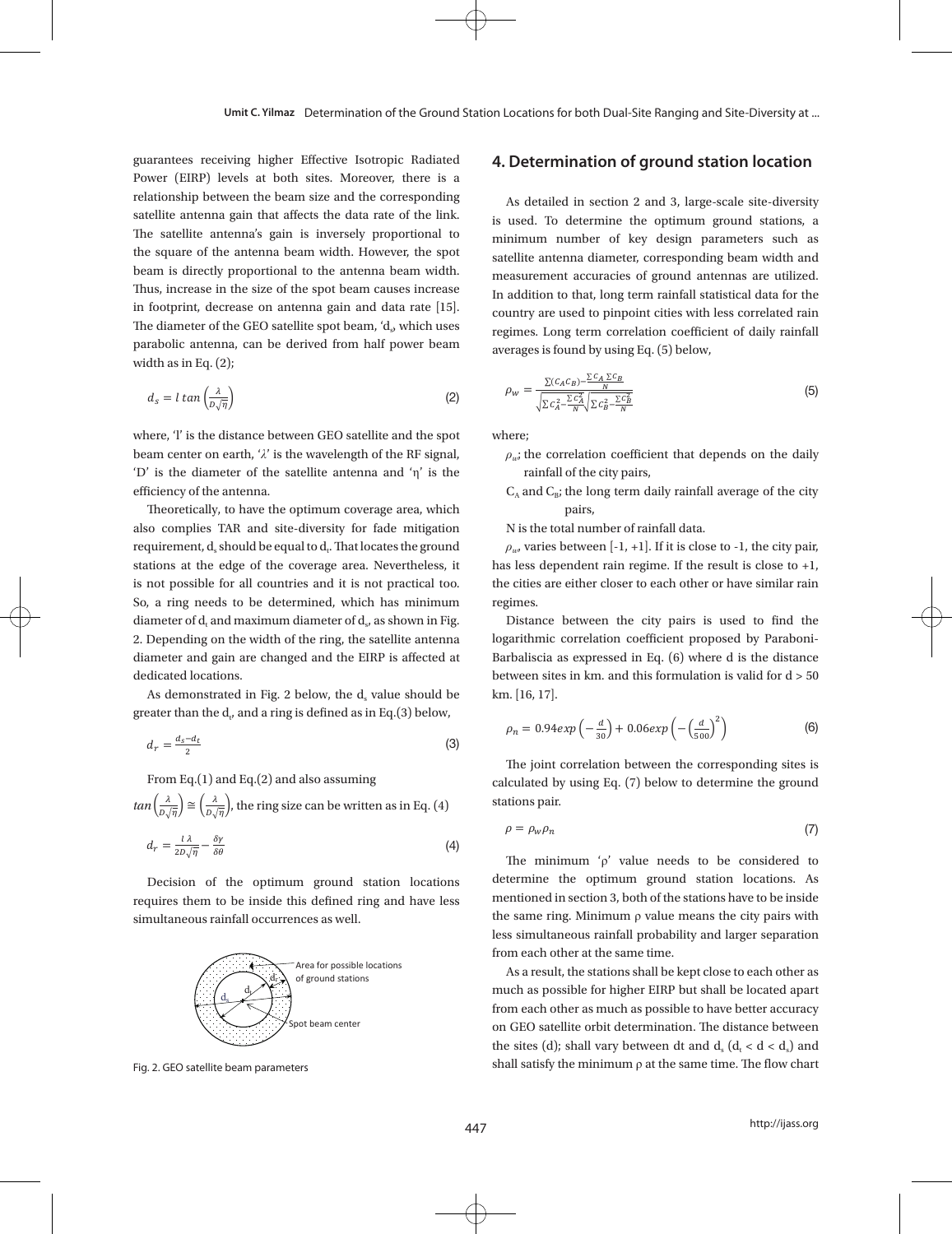shown in Fig. 3 below summarizes the process for optimum site location determination.

## **5. Case study for determination of ground station**

Turkey is investigated for our case study. Logarithmic correlations, daily simultaneous rainfall correlations and joint correlation coefficients are calculated for all possible city pairs. For the long term daily rainfall averages, the meteorological data from 1974 to 2014 provided by Turkish State Meteorological Service, are used. Fig. 4 below shows the joint correlation coefficients of the city pairs in Turkey which are separated from each other less than 700 km.  $T$  design constants that are used in calculation of the optimum location of the optimum locations are listed in Table 1.

Figure 4 demonstrates that some city pairs have higher joint correlations due to their similar rain regimes and closer distance. However, some city pairs apart from each other between 200 to 400 km, have less or even negative joint correlations which makes them more attractive for optimum ground station locations. This is due to less correlation on rain regime and farther separation at the same time.

The design constants that are used in calculation of the  $\frac{1}{\text{Example 4}} \frac{1}{\delta \gamma \text{ [m]}} \frac{\delta \theta \text{ [mdeg]}}{\delta \gamma \text{ [m]}}$ optimum locations are listed in Table 1.  $\frac{1}{\text{II}} \frac{20}{20} \frac{1}{8}$ 

For different case studies, range accuracy is taken to be  $\frac{dl}{dx} = \frac{1}{20}$ varying between 10 and 20 meters and the angular accuracy  $\frac{V}{\sqrt{10}}$  10  $\frac{10}{\sqrt{10}}$ between 5 and 10 mdeg [11]. Couple of cases are listed in

Table 2 by using different ground station capabilities. For the spot beams, three different GEO satellite antennas and corresponding spot beams are selected to calculate each example case in Table 2.

**und** and the optimum ground stations, flow chart as shown in Fig. 3 is used and joint correlations are calculated for all city pairs inside the corresponding ring. After that,  $n<sub>min</sub>$  the city pairs, that have minimum  $ρ$ , listed in Table 3,

#### Table 1. System constants used for the case study

| $\alpha_{av}$ | 99 95         | $\frac{0}{0}$            |
|---------------|---------------|--------------------------|
| Dr            | 5             | m                        |
| $\eta Rx$     | 0.65          |                          |
| Lg            |               | dB                       |
| Lp            |               | dB                       |
| L             | 50.00         | Degree (East)            |
| D             | 60, 90 or 110 | cm                       |
| $\eta$ Tx     | 0.65          | $\overline{\phantom{0}}$ |
|               | 40.00         | GHz / Circular           |
| Lt            | 1.00          | dB                       |
| Pt            | 150.00        | W                        |
| $\alpha$      | 0.35          |                          |
| BW            | 800.00        | MHz                      |
|               |               |                          |

Table 2. Turkey case study for proposed system

| f the | Example# | $\delta \gamma$ [m] | $δθ$ [mdeg] | $d_t$ [km] |
|-------|----------|---------------------|-------------|------------|
|       |          | 20                  |             | 327.4      |
|       |          | 20                  | 8           | 287.5      |
| o be  | Ш        | 20                  |             | 254.6      |
|       | IV       | 20                  | 10          | 229.2      |
| racy  |          | 10                  | 10          | 114.6      |
| ed in | VI       | 15                  | 10          | 171.9      |
|       |          |                     |             |            |



Fig.3. Ground station determination algorithm flow chart Fig. 3. Ground station determination algorithm flow chart



Fig.4. Joint correlation of cities in Turkey

 $\Box$  $\Box$ Rx antenna diameters (at both sites) Dr 5 m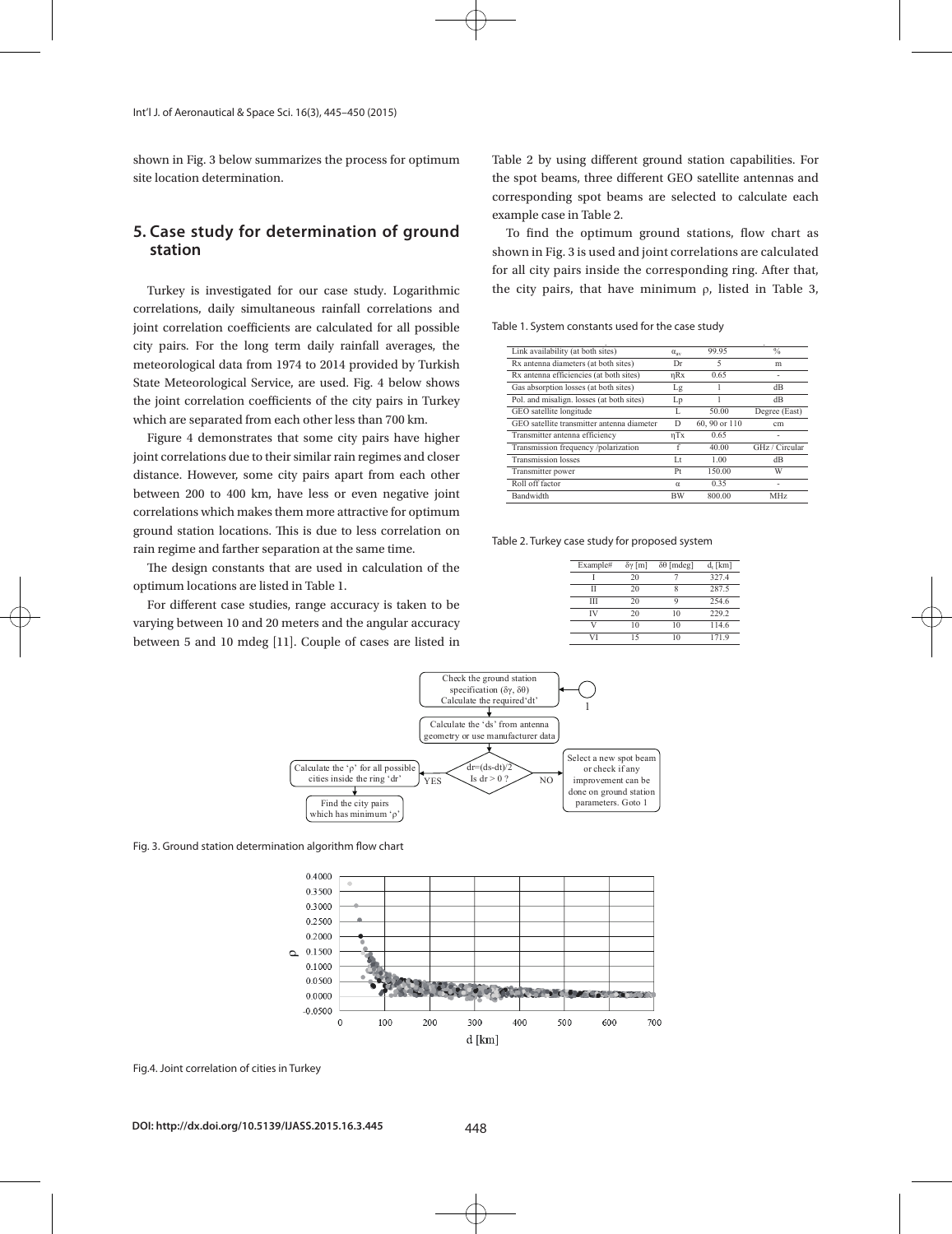are detected. The cities are shown in Fig. 5 below. In the link budgets, the site-diversity gains of the locations are added too as per reference [18]. It should be noted here that, because of the relationship between GEO satellite antenna diameter and the spot beam size, the EIRP and corresponding Signal to Noise Ratio (SNR) levels will be different for each case.

Figure 5 demonstrates Example I for D=90 cm. In this figure, the  $d_t$  is shown in red circle with diameter of 327.4 km, whereas  $d_s$  is shown in blue circle with diameter of 369 km. As can be seen from Fig. 5, AR, KR and TN are inside the same ring but AR-TN has the minimum  $ρ$  value. As in Example II for D=90 cm case, if the  $d<sub>r</sub>$  is enlarged by reducing the  $d_v$  AR-BG will become the selected city pair since they have smaller ρ value than AR-TN.

The cities appearing in Table 3 are the optimum pairs inside the defined rings. As detailed in flow chart at Fig. 3, if the desired city pair does not satisfy the communication requirements, practically  $d_r$  can be enlarged to find another  $\hspace{1cm} G.$  F., "Intersation city pair which has smaller joint correlation  $(\rho)$ .  $\mathcal{L}_{\mathcal{D}}$  [maple  $\mathcal{L}_{\mathcal{D}}$  degay degree  $\mathcal{L}_{\mathcal{D}}$ 

On the other hand, it shall be noted that, having limited DOI: 10 observability, may affect the orbit determination accuracy [2] Bai of the GEO satellite. Due to the weather conditions, some commun of the measurements may be lost in one of the stations or both of them at the same time. To be more precautious, not IEE Colloquium, 1996. to degrade the performance of orbit determination of the DOI: 10.1049/ic:19960537. GEO satellite, the measurement campaign durations need to [3] Tolker-Nielsen, T. and Oppe be arranged with margins. In practice, at least 40% margin shall be implemented for measurements during a 48 hours campaign as TURKSAT does.  $\overline{a}$  $\frac{1}{2}$   $\frac{1}{2}$   $\frac{1}{2}$   $\frac{1}{2}$   $\frac{1}{2}$   $\frac{1}{2}$   $\frac{1}{2}$   $\frac{1}{2}$   $\frac{1}{2}$   $\frac{1}{2}$   $\frac{1}{2}$   $\frac{1}{2}$   $\frac{1}{2}$   $\frac{1}{2}$   $\frac{1}{2}$   $\frac{1}{2}$   $\frac{1}{2}$   $\frac{1}{2}$   $\frac{1}{2}$   $\frac{1}{2}$   $\frac{1}{2}$   $\frac{1}{2}$   $\sigma$ Is, some communi-

## **6. Conclusion**

The optimum locations of a dual ground station are determined by means of cross correlation of daily rainfall averages and logarithmic correlation of city pairs for both; GEO satellite orbit determination and high bandwidth/ data rate communication from a LEO to ground station(s) via a GEO satellite. The joint correlation of logarithmic correlation and daily rainfall averages are computed for all possible city pairs of Turkey. Depending on the ground station measurement accuracies, the required separation between the sites are determined. This separation satisfies the satellite communication link budget as well.

### **References**

[1] De Carlo, P. M., Roberto, L., Marano, G. and De Luca, find another G. F., "Intersatellite link for earth observation satellites constellation", SPACEOPS, *Roma, Italy*, 2006, pp. 1-12.

DOI: 10.2514/6.2006-5811.

[2] Baister, G.C. and Gatenby, P.V., "Why optical 1s, some communication links are needed for future satellite ay be lost in one of the stations or constellations", *What's New in Satellite Communications?*, IEE Colloquium, 1996.  $\sum_{i=1}^{\infty}$ 

DOI: 10.1049/ic:19960537.

 $\mu$  irement campaign durations need to  $\qquad \qquad \text{[3] Tolkien, T. and Oppenhauser G., "In-orbit test" }$ gins. In practice, at least 40% margin result of an operational intersatellite link between Artemis for measurements during a 48 hours and SPOT 4", *Free-Space Laser Communications Technologies* relationship between GEO satellite and the spot between GEO satellite and the spot between  $XIV$ , San Jose, CA, Vol. 4635, 2002, pp. 1–15.

Table 3. Link budgets for example cases

| $D = 110$ cm,<br>$ds = 302$ km |          |          |           |      |        | $D = 90$ cm,<br>$ds = 369$ km |           |       |         | $D = 60$ cm.<br>$ds = 553$ km |              |       |  |
|--------------------------------|----------|----------|-----------|------|--------|-------------------------------|-----------|-------|---------|-------------------------------|--------------|-------|--|
| Ex.                            | Site#1   | Site#2   | o         | dr   | Site#1 | Site#2                        |           | dr    | Site#1  | Site#2                        | $\mathsf{D}$ | dr    |  |
|                                |          | $ds<$ dt |           | n/a  | AR.209 | $TN-226$                      | $-0.0147$ | 20.8  | AR:173  | TN:1900                       | $-0.0147$    | 112.8 |  |
| П                              | BG:248   | KR:214   | $-0.0091$ | 73   | AR 209 | BG:231                        | $-0.0152$ | 40.8  | AR:17.5 | BG:196                        | $-0.0152$    | 132.8 |  |
| Ш                              | AR:22.9  | MS:25.8  | $-0.0113$ | 23.7 | AR 209 | BG:23.1                       | $-0.0152$ | 57.2  | AR:17.5 | BG:196                        | $-0.0152$    | 1492  |  |
| IV                             | AR.22.9  | MS:25.8  | $-0.0113$ | 364  | AR.209 | BG:23.1                       | $-0.0152$ | 699   | AR:17.5 | BG:196                        | $-0.0152$    | 1619  |  |
| V                              | $AT-192$ | KR:214   | $-0.0135$ | 937  | AR.209 | BG:23.1                       | $-0.0152$ | 1272  | AR:17.5 | BG:196                        | $-0.0152$    | 2192  |  |
| VI                             | AR.223   | RZ:130   | $-0.0132$ | 65.1 | AR.209 | $BG-231$                      | $-0.0152$ | 98.65 | AR:17.5 | BG:196                        | $-0.0152$    | 190.6 |  |



Fig. 5. Possible ground station locations and Example I scenario (D=90cm) Fig. 5. Possible ground station locations and Example I scenario (D=90cm) Fig.5. Possible ground station locations and Example I scenario (D=90cm) AR: Ardahan, AT: Artvin, BG: Bingol, KR: Kars, MS: Mus, RZ: Rize, TN: Tunceli